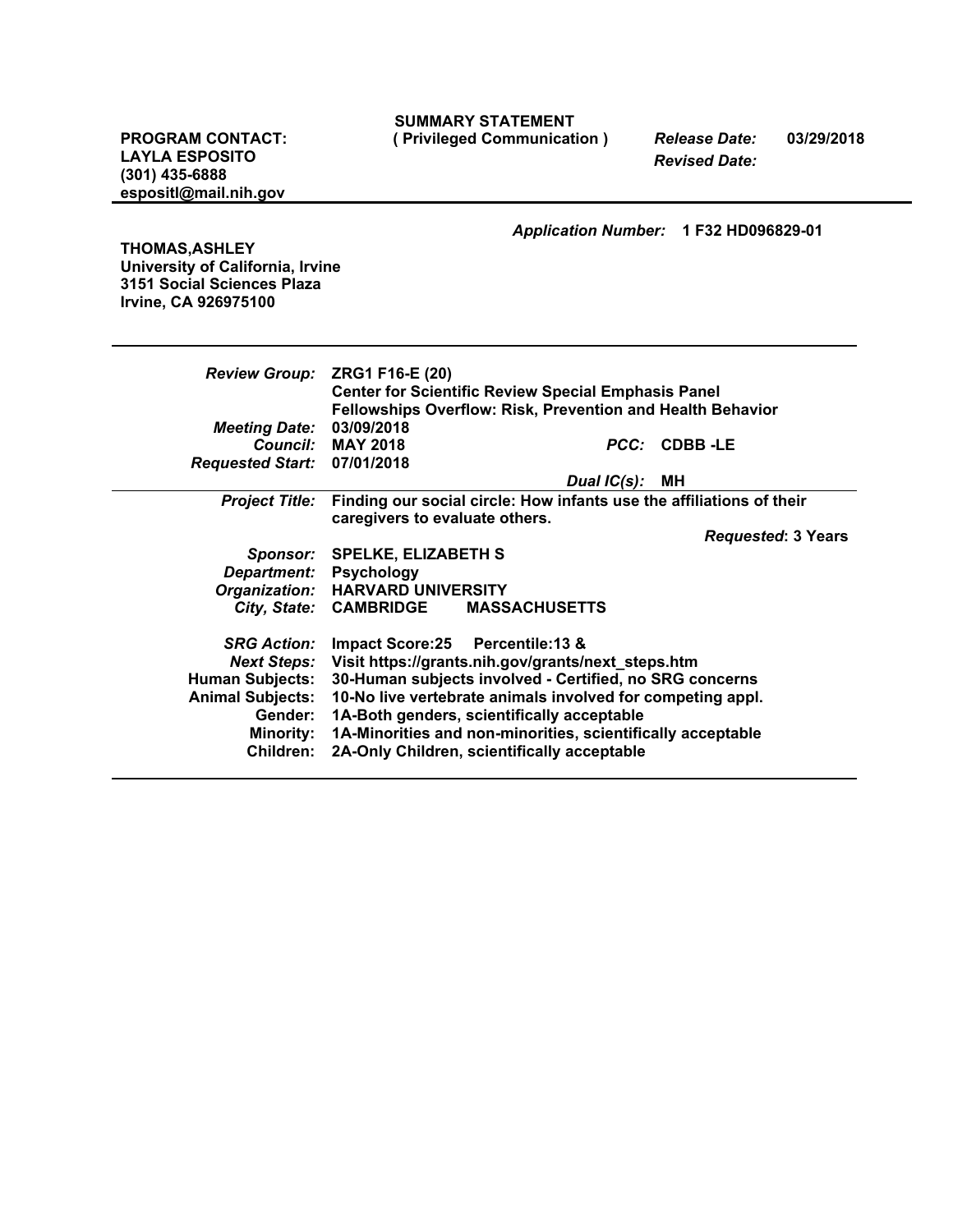### **1F32HD096829-01 Thomas, Ashley**

**RESUME AND SUMMARY OF DISCUSSION:** This application requests support for training in social cognitive neuroscience and research that focuses on determining fundamental social motivations in infants. In discussion, the reviewers emphasized application strengths of a well-trained investigator with a clear commitment to social cognition research and superb letters of support. The mentoring team is highly credentialed, well-funded, and has a solid track record of mentorship, but it lacks expertise in research methodology and developmental disabilities or psychopathology. This research project is innovative in its measurement of brain activity. It connects nicely to the investigator's background, as she is ready to expand her work to infants. Concerns were raised, however, by the lack of preliminary data, insufficient discussion of replicability issues, and the choice not to do longitudinal studies. The training goals are reasonable, but the panel questioned how this training would be different from past training other than studying the infant group. Overall, the application strengths outweighed these concerns.

**DESCRIPTION (provided by applicant):** Human infants are faced with the challenge of learning about and engaging in their social world, including who belongs to their social in-group. Infants can infer social relationships by observing social interactions of others. For example, infants infer affiliation between novel individuals who speak the same language, synchronize movement, imitate each other, or comfort the same individual (Liberman, Woodward, and Kinzler, 2017; Powell and Spelke, 2018; Spokes and Spelke, 2017). However, little is known about how infants apply these inferences to interactions they see in their own social environment. For example, do infants pay attention to whom their caregivers affiliate with? Moreover, there remains several outstanding questions about infant's perceptions of social interactions. For example, infant's inferences about imitation are asymmetric although 4 and 5-months-olds expect that an imitator will approach the individual they imitated, they do not expect an individual who was imitated to approach the person who imitated them. Likewise, although infants prefer those who imitate; they do not prefer those who are imitated (Powell, Spelke, 2018). This could be because infants only represent 'social actors'—the individuals who perform social actions—and not 'social targets'—the individuals whom social actions are directed toward. Or, it could be that infants prefer good candidates for affiliative partners, and that being imitated by a stranger is not informative to that end. After all, a person could be imitated without reciprocating or even noticing. In the current application three hypotheses are tested 1) Infants use their caregivers as 'references' when evaluating new people, preferring those who are affiliated with their caregivers 2) Infants can represent targets of affiliative social actions, but only prefer them if the infants know the social actor 3) Infant's get 'social value' from looking at or interacting with those who are affiliated with their caregivers. Preference will be measured through looking time and reaching. fNIRS (functional near-infrared spectroscopy) will be used to investigate whether infants' preferences reflect a feeling of 'social value' as opposed to curiosity or interest. Specifically, activation in the MPFC (medial prefrontal cortex) which is associated with social value in adults, will be compared to activation in the LPFC which is associated with processing novel information in adults. To sum, these studies will investigate a fundamental human social motivation—to find and affiliate with those in one's immediate social in-group. These studies will help us understand how children develop in-group biases, especially those found only in later childhood such as racial biases. Moreover, understanding the typical developmental trajectory of these social motivations will help us understand populations with atypical social development such as those with autism spectrum disorder.

**PUBLIC HEALTH RELEVANCE:** Every human infant faces the challenge of learning about their specific social environment, including who belongs to their social in-group. The current application investigates whether infants do this by observing who is affiliated with their caregivers. This work will elucidate fundamental social motivations involved in the development of in-group attitudes, especially those that develop later in childhood such as racial biases, and will add to our understanding of atypical social development.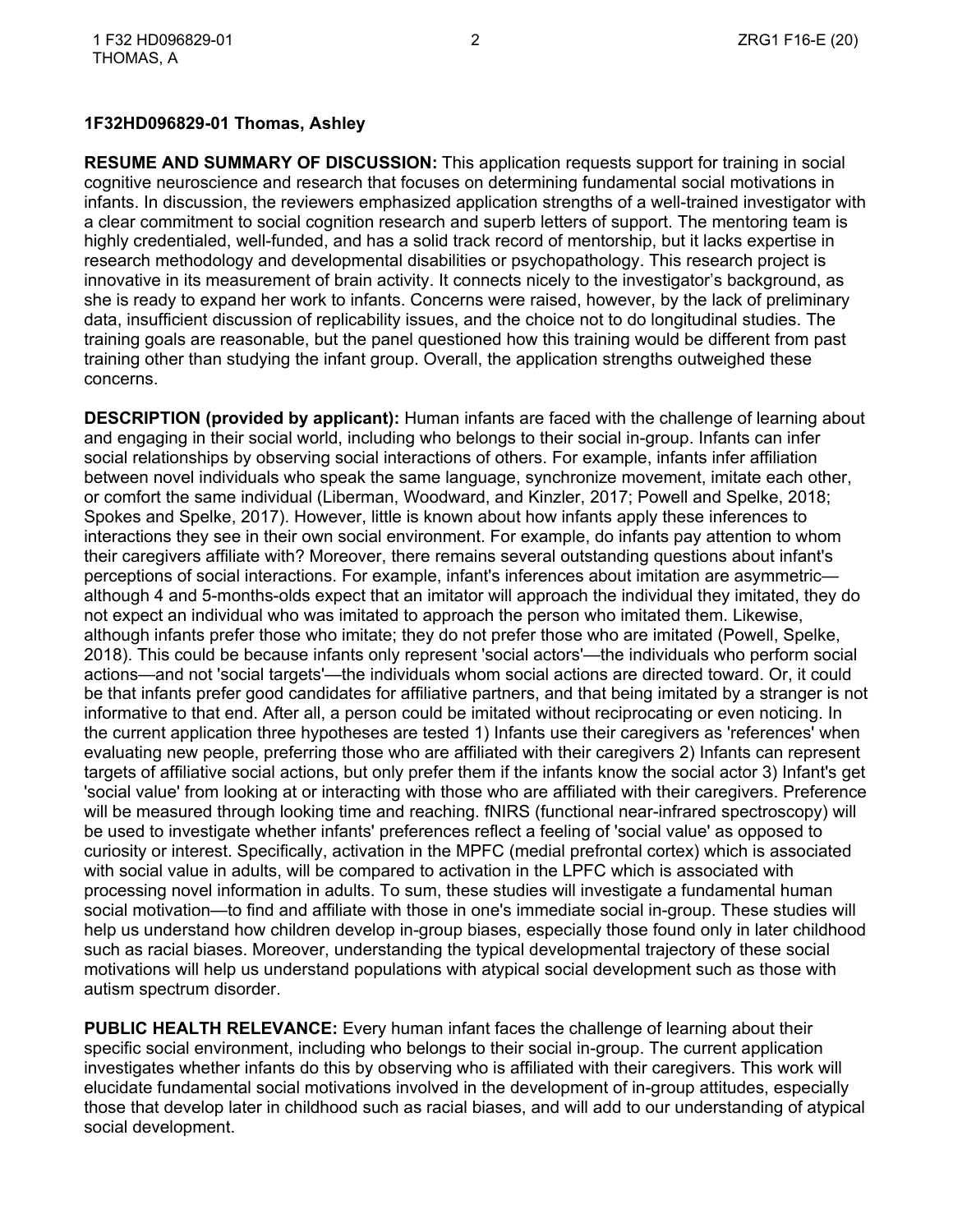### **CRITIQUE 1**

Fellowship Investigator: 4 Sponsors, Collaborators, and Consultants: 2 Research Training Plan: 4 Training Potential: 3 Institutional Environment and Commitment to Training: 1

**Overall Impact/Merit:** This is a carefully planned application that will training the investigator in the area of social cognition among infants in an outstanding laboratory that is supervised by two very accomplished mentors. The study will examine whether infants develop social environments by observing those who are affiliated with their caregivers. Specifically, the work will allow for the examination of in-group attitudes that will enable our understanding of atypical social development. The investigator has had a history of outstanding training in the area of social cognition and children. There are realistic goals for the training program and the investigator's career goals are in line with the fellowship training goals. While the investigator lists few published reports in high impact journals, she has presented her work at a number of scientific meetings. While few in number, sponsors are clearly outstanding and have a superb track record and a great portfolio of funding that will provide the investigator with rich training opportunities as a fellow. While a bit limited, the training fellowship is clearly rich. Some expertise in the area of developmental disabilities or psychopathology might enhance the program and the specific goals of the program. Some expertise in the area of policy studies also would be recommended given the investigator's interest in communicating the findings and implications of her work to the lay audience. Further, some expertise in the area of quantitative methodology and statistics would seem to be important. The research training program will extend the investigator's training of the understanding of children's hierarchical relationships to basic social cognition where to date there has been a dearth of literature. The examination of age-related changes is a particular strength of the application and will add much to the theory of social cognition, although it is unclear as to why the investigator is not employing a longitudinal design to investigate the developmental aims of the study. The investigator has proposed several important modalities by which training will take place, although it is actually not entirely clear as to how the current fellowship will offer the investigator training beyond the outstanding training that she has already received at the University of California-Irvine in a similar area. Finally, the investigator's institution is unparalleled with regard to commitment to scholarly activities and research.

### **1. Fellowship Investigator:**

### **Strengths**

- Investigator has outstanding training at the University of California-Irvine and has had excellent mentorship in the area of social cognition as this impacts development.
- Letters of support on behalf of the investigator from the faculty at the University of California-Irvine have noted that the investigator has great intellectual capacity and that she is extremely creative and an original thinker.
- The investigator has realistic goals for the fellowship training and her ultimate career aspirations are to be employed at a Research I institutions where she is engaged in a program of research. Thus, the training goals that the investigator has outlined are appropriate and realistic.

#### **Weaknesses**

• Investigator lists few published reports. The majority of her scholarly writings have been at conferences and other societies.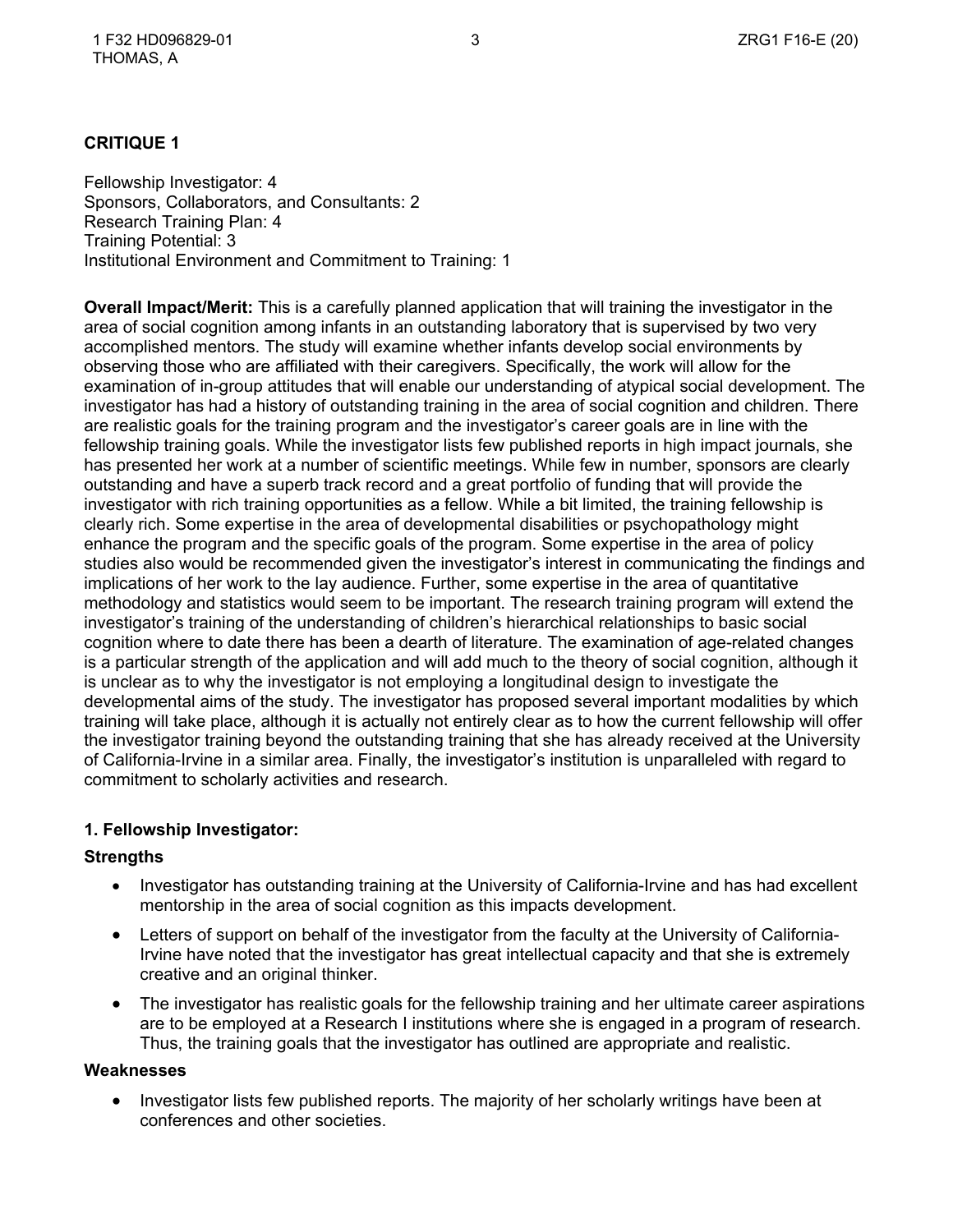• Investigator has little experience in the preparation of grant applications, although she has been a collaborator of an R01 application.

### **2. Sponsors, Collaborators, and Consultants:**

#### **Strengths**

- The investigator has assembled a group of sponsors that is beyond comparison. All hold an impressive portfolio of grant awards that will provide the investigator with excellent resources from which to attain fellowship training.
- The investigators have impeccable credentials to supervise the investigator in her fellowship program and more importantly are especially motivated to mentor the investigator in her research program.
- Dr. Spelke has an ongoing track record of mentoring students who have gone on to become distinguished scientists having very outstanding careers in their own right. This would suggest that she will be an effective mentor for the investigator.

#### **Weaknesses**

- The investigator has restricted her sponsorship to two cognitive/developmental psychologists who have impeccable credentials. However, the investigator has failed to identify other sponsors who might lend expertise to some of the other areas that she is considering including developmental disabilities (e.g., autism spectrum disorders) and psychopathology. That she wishes to later collaborate with other behavioral scientists who are interested in clinical psychology, anthropology and other fields would suggest that she should organize a group of sponsors that is broader than that which she has already identified. Further, that she wishes to communicate her findings to the broader public suggests that she is interested in issues pertaining to policy studies and sponsorship in this area also is warranted.
- Given some of the complex design issues and statistical analysis, some consideration might be given to having a quantitative methodologist as a sponsor.

### **3. Research Training Plan:**

- The proposed training plan will extent the investigator's training on understanding children's hierarchical relationships to basic social cognition among infants where there is a dearth of literature and where the methodology differs than for children and adolescents.
- The investigator will receive training in the neurosciences and specifically fNIRS and theory building in this literature.
- The investigator will have an opportunity to interface across areas of social psychology, neuropsychology and the neurosciences which is especially innovative.
- The investigator has delineated a meticulous time-line that will prepare her for establishing a social-cognitive neurosciences laboratory, course work to achieve the desired program objectives, data collection, presentation at national meetings, publication of the data and their findings and finally preparation of future grant applications.
- The project aims of the investigation are well-founded and carefully couched within the extant literature.
- The examination of age-related changes appears to be a particular strength of the investigation by examining infants who are four-months of age versus those who are 1-year of age.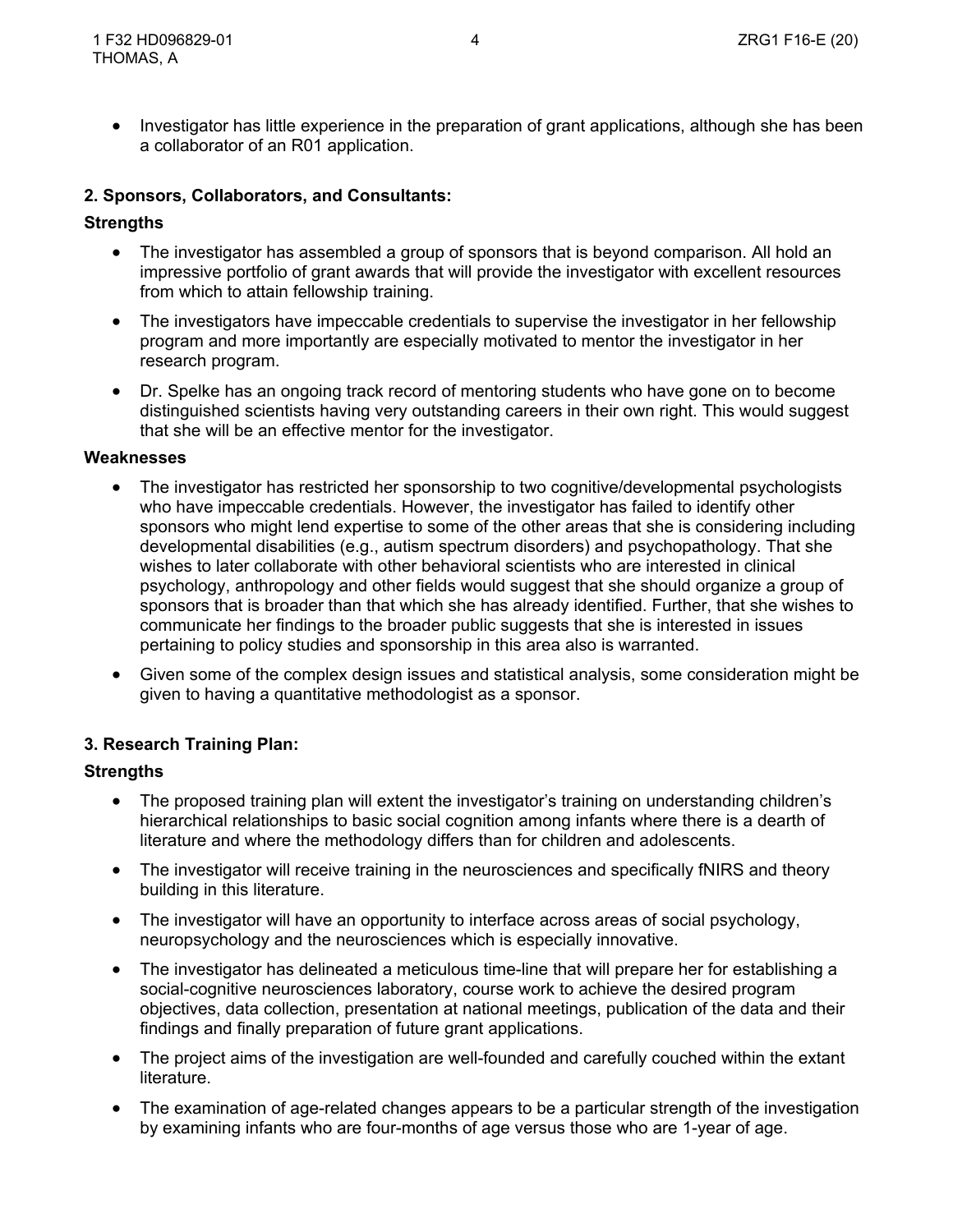- The use of puppets rather than humans as a means of comforting caregivers seems to be questionable and has not entirely been justified. It is actually unclear as to why humans are not being employed for this part of the investigation.
- It is unclear as to why one cohort is not being studied longitudinally whereby the same cohort of infants can be followed longitudinally over the course of time. This would enable the specific hypotheses to be tested without extraneous variance produced by different cohorts of participants.

## **4. Training Potential:**

## **Strengths**

- The investigator has proposed several important modalities by which training will take place including mentorship training, meetings, course work, research and professional development. All of these modalities will provide important training opportunities for the investigator.
- Coursework that will be employed to augment training will be outstanding and will include courses in computational sciences from both MIT and Harvard.
- The various components of the training program including the hiring and training of research assistants, presentation of study designs at laboratory meetings demonstrate the detail of the training program that hopefully will lead to a rich training experience.

#### **Weaknesses**

- There are questions as to how the current fellowship will offer the investigator training beyond the outstanding training that she has already received at the University of California, Irvine.
- While the detailed components of the training program including the hiring and training of research assistants, presentation of study designs at laboratory meetings demonstrate that the training program potentially will be rich, there is concern about the elementary nature of such training and that it might in fact be duplicative of graduate level training. The investigator has really failed to demonstrate that the fellowship extends beyond graduate level training and represents actual fellowship level training.

### **5. Institutional Environment and Commitment to Training:**

- The investigator institution is unparalleled with regard to a commitment to scholarly activities and research. The investigator has assembled an excellent group of sponsors that will provide her with excellent training with infants to investigate social cognition among infants.
- The laboratories and facilities will be outstanding which will allow the investigator to be especially productive in conducting a program of research.
- The facilities at Harvard are likely to be outstanding, although there is little detail provided with regard to the detail of these facilities including access to subjects, statistical support and consultation, etc.
- The McGovern Institute for Brain Research and the Laboratory for Developmental Studies and the Department of Psychology at Harvard which will provide space for neuroimaging studies, testing rooms, and a pediatric recruitment and research coordinator undoubtedly will lend support to the conduct of the fellowship, data collection as part of the research project and to the success of the general training program.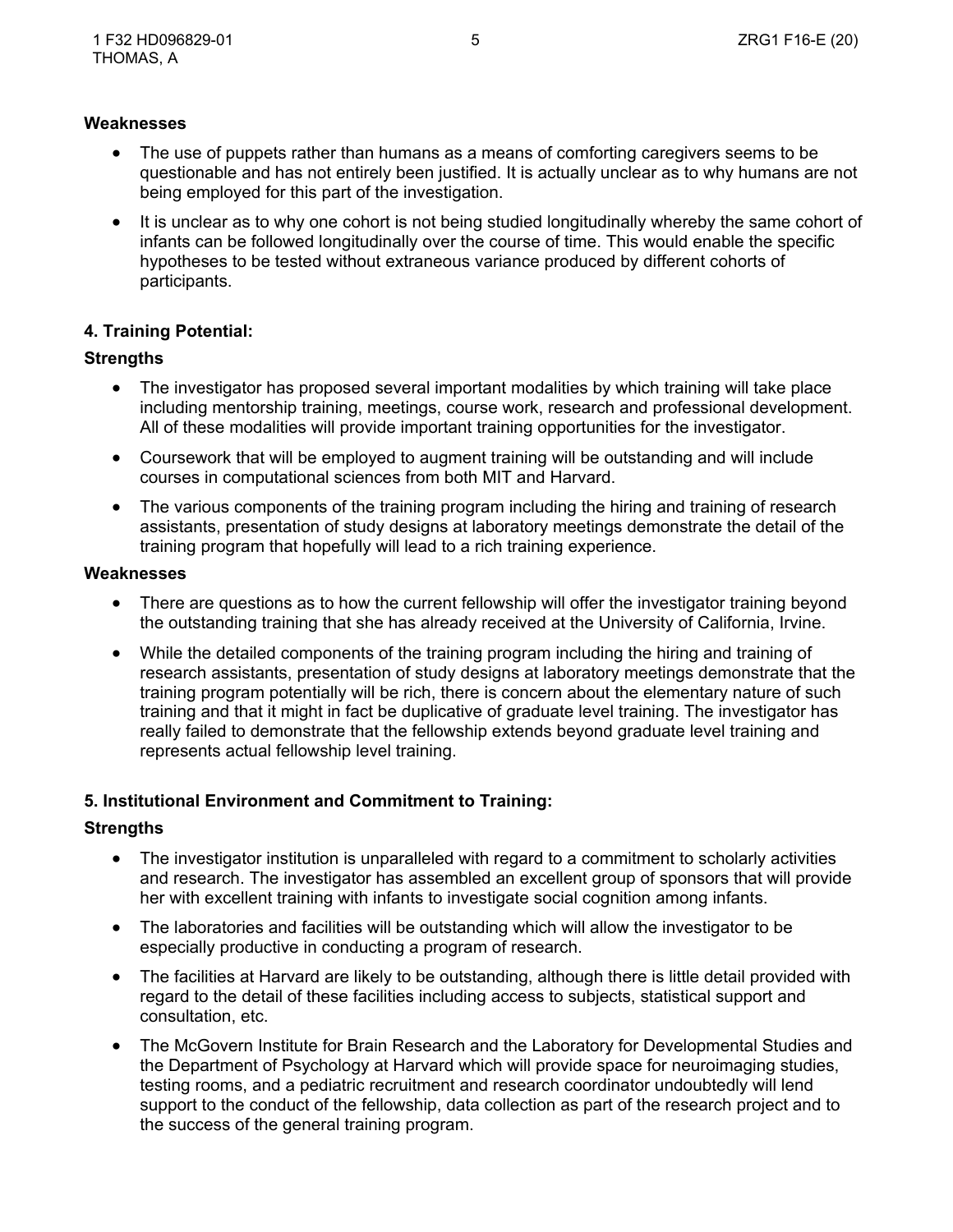While it is recognized that facilities are likely to be outstanding, there is no detail provided with regard to these facilities, access of these facilities to post-doctoral fellows, access of library resources and statistical consultation.

### **Protections for Human Subjects:**

Acceptable Risks and Adequate Protections

 The proposed investigation will examine 190 typically-developing infants who range in age from four-months to one-year. Identifiable data will be video recordings and risks to participants are deemed to be minimal. Infants participating in the investigation will be watching the videos and parents and caregivers are provided with a full explanation of the study. There are clear benefits of the proposed research to participants as well as to others as the caregivers frequently learn about their infant's development. A staff member from the laboratory will be present at all times and loss of confidentiality is the greatest risk. However, all data and forms will be secured on password protected computers or hard copies of source documents will be locked in file cabinets.

Data and Safety Monitoring Plan (Applicable for Clinical Trials Only):

Not Applicable (No Clinical Trials)

 $\circ$  This is not a controlled clinical trial and hence a data safe and monitoring board is not necessary for the purpose of data collection.

#### **Inclusion of Women, Minorities and Children:**

- Sex/Gender: Distribution justified scientifically
- Race/Ethnicity: Distribution justified scientifically
- For NIH-Defined Phase III trials, Plans for valid design and analysis: Not applicable
- Inclusion/Exclusion of Children under 18: Including ages <18; justified scientifically
- The study will include both males and females which are approximately evenly distributed among the infant population. There will be a distribution of African American, Asian, American Indians and Hispanic infants which is in accord with the geographic region in which the data are being collected.

### **Vertebrate Animals:**

Not Applicable (No Vertebrate Animals)

### **Biohazards:**

Not Applicable (No Biohazards)

### **Training in the Responsible Conduct of Research:**

### Unacceptable

Comments on Format (Required):

 The investigation does not address training in the responsible conduct of research which is unacceptable. Thus, the format with regard to training is not addressed.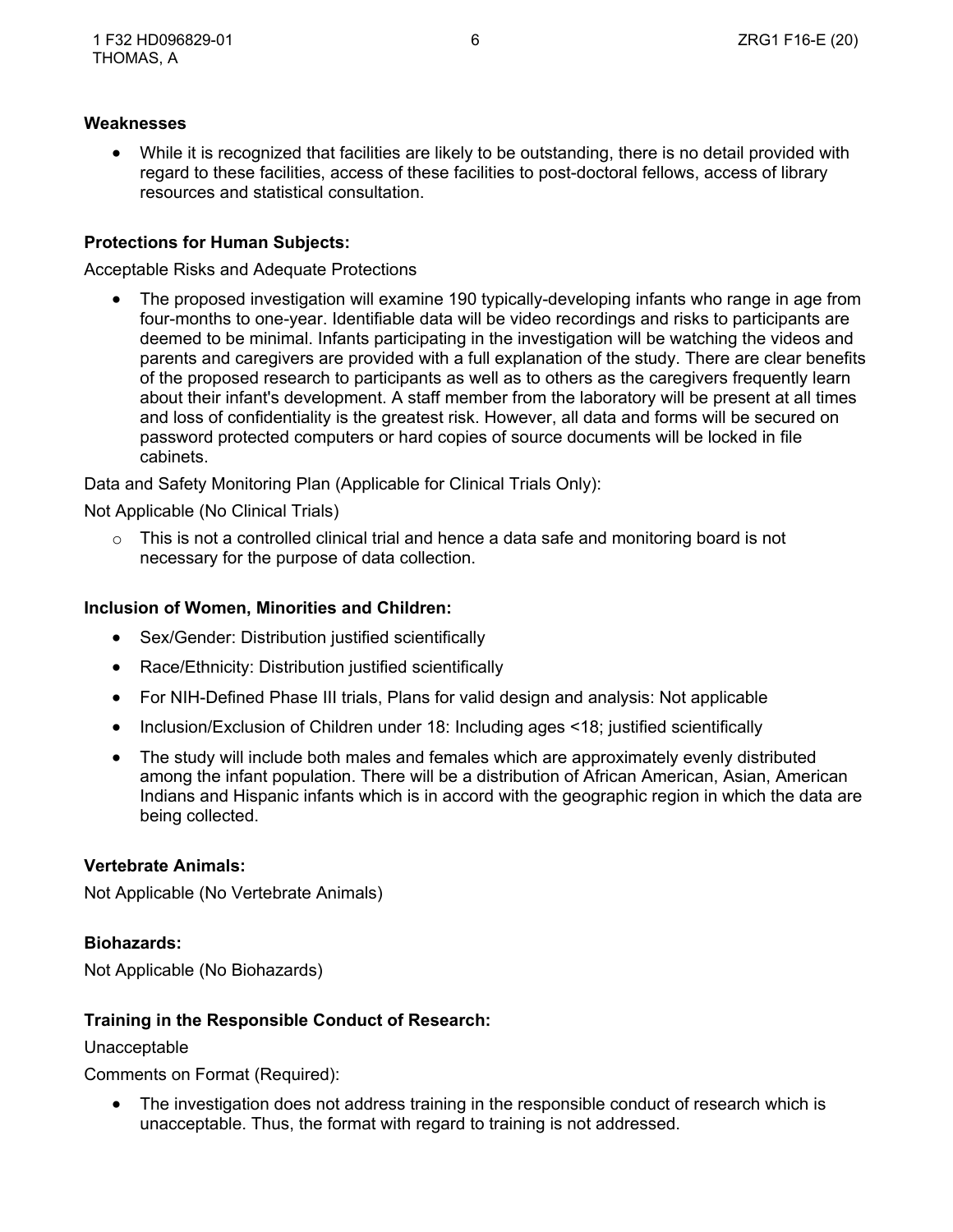Comments on Subject Matter (Required):

 The investigation does not address training in the responsible conduct of research which is unacceptable. Thus, the subject matter is not addressed.

Comments on Faculty Participation (Required):

• The investigation does not address training in the responsible conduct of research which is unacceptable. Thus, faculty participation is not addressed.

Comments on Duration (Required):

 The investigation does not address training in the responsible conduct of research which is unacceptable. Thus, duration of training is not addressed.

Comments on Frequency (Required):

 The investigation does not address training in the responsible conduct of research which is unacceptable. Thus, frequency of training sessions is not addressed.

## **Budget and Period of Support:**

Recommend as Requested

Budget appears to be reasonable given the goals and objectives of the application.

### **CRITIQUE 2**

Fellowship Investigator: 1 Sponsors, Collaborators, and Consultants: 1 Research Training Plan: 2 Training Potential: 1 Institutional Environment and Commitment to Training: 1

**Overall Impact/Merit:** This is an outstanding investigator who is highly motivated to become the expert on how infants develop mental representation of social relationships and how developmental trajectories may differ by culture or social environments.

#### **1. Fellowship Investigator:**

#### **Strengths**

- Ashley Thomas is an outstanding investigator with a stellar educational and research background. Experience included research assistant positions at UC Davis, where she learned how to conduct research with infants, how to design experiments, and how to analyze data. Ph.D. at UC Irvine. She has one publication.
- Became interested in how people understand social norms during her 5 years teaching students with ASD.
- During PhD at UC Irvine, investigated how children learn and think about social relationships and how adults think about people.
- On her way to becoming an independent investigator.
- Strong background in cognitive and social development.

#### **Weaknesses**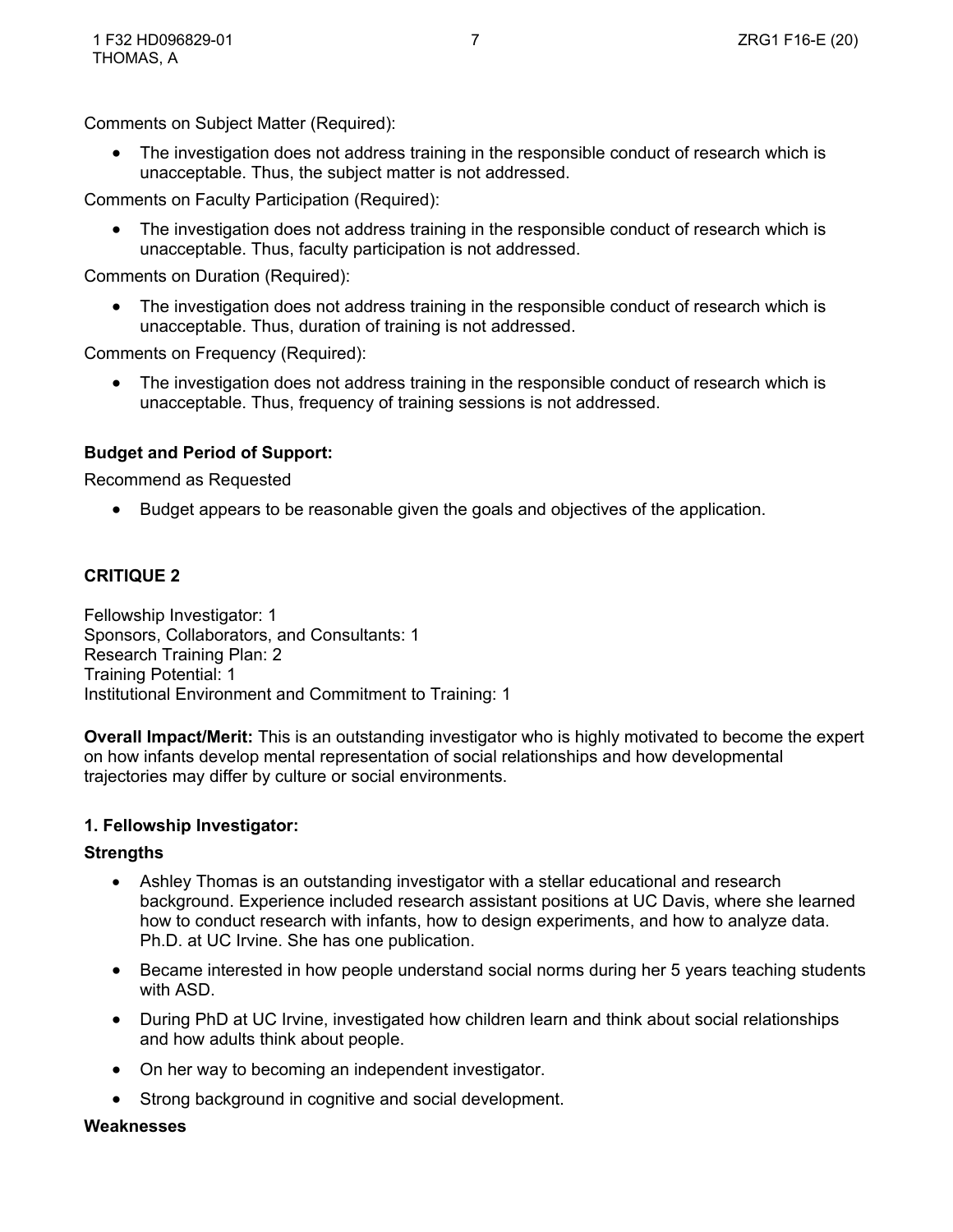• None noted.

### **2. Sponsors, Collaborators, and Consultants:**

### **Strengths**

- Prof Spelke at the Laboratory for Developmental Studies (LDS) at Harvard has trained 51 total graduate students and postdoctoral students.
- Prof Saxe at the McGovern Institute at MIT has trained 17 graduate students.
- Mentors are enthusiastic about Ashley.

### **Weaknesses**

• None noted.

# **3. Research Training Plan:**

### **Strengths**

- Overall training plan Coordinated and complementary co-mentors at Harvard and MIT. Beautifully tabulated training plan. 75-80% research. 10-15% Coursework and laboratory meetings. 10% mentoring. Two complementary studies planned for the 3-year fellowship.
- Behavioral research proposed is based on protocols already used successfully in experiments with infants.
- Investigator will develop expertise in Functional near-infrared spectroscopy brain activity measured through hemodynamic responses associated with neuron behavior.

### **Weaknesses**

- No preliminary data (presented as a weakness by investigator and mentor). Investigator and mentor have proactively considered problems that could arise and proposed possible alternative approaches.
- Goals may be too broad.
- Working in two laboratories and auditing 2-3 classes in years 1 and 2 may create challenges for productivity.

### **4. Training Potential:**

### **Strengths**

- Highly motivated investigator.
- Strong background.
- Outstanding mentors.

### **Weaknesses**

• None noted.

# **5. Institutional Environment and Commitment to Training:**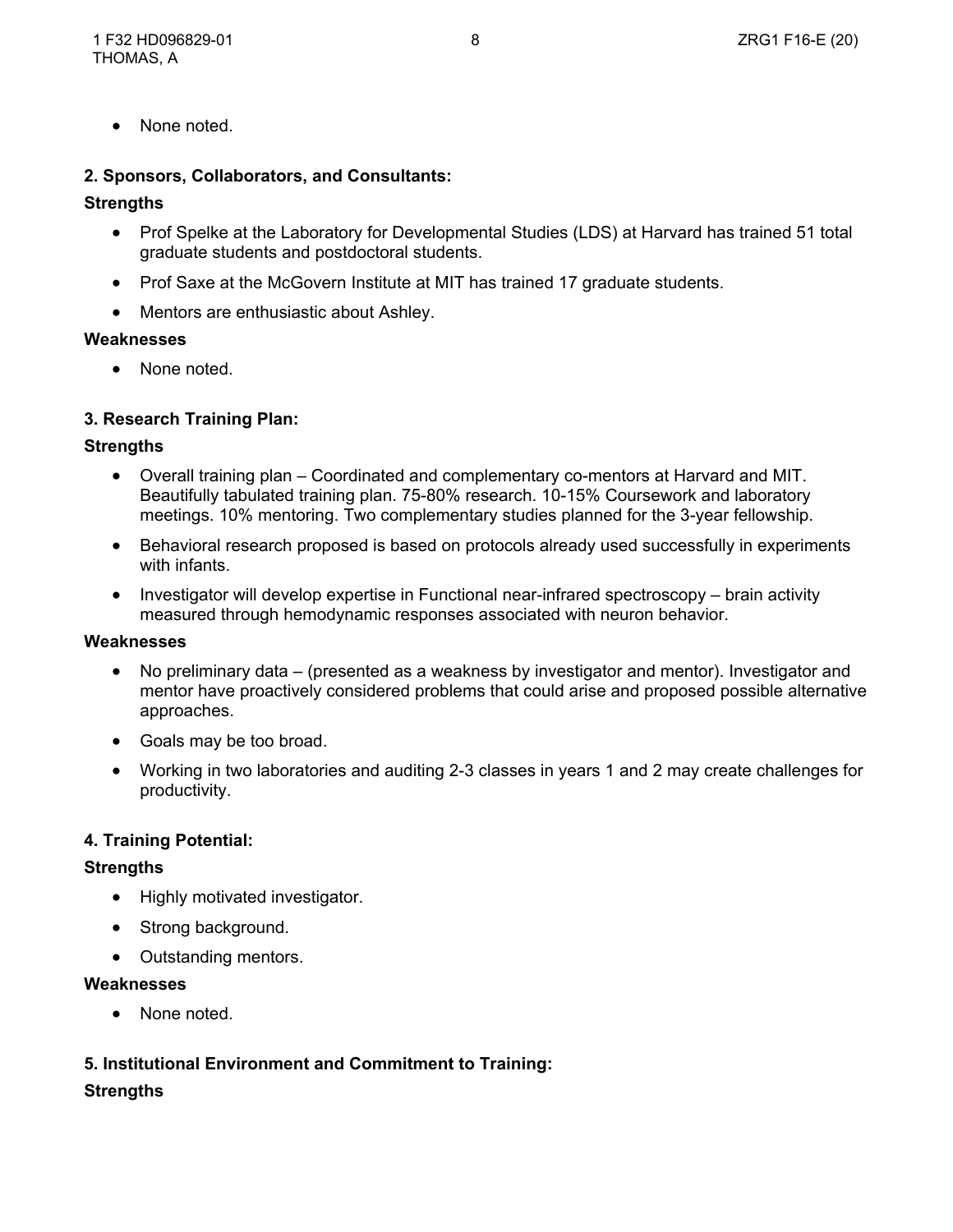- Harvard and MIT are exceptional environments to conduct research on developmental and social psychology. The Spelke and Saxe laboratories provide physical settings and strong intellectual and collegial support.
- Weekly laboratory meetings
- Will have access to expertise in laboratories that study cognitive development, and moral and social psychology.
- Coursework (audit): During year 1, Empirical and Computational Approaches to Cognitive Development, Developmental Neurobiology , Responsible conduct in Science offered. In year 2, Computational Cognitive Science; and Intergroup Relations.

None noted.

## **Protections for Human Subjects:**

Acceptable Risks and Adequate Protections

Adequate protections for human subjects.

Data and Safety Monitoring Plan (Applicable for Clinical Trials Only):

Not Applicable (No Clinical Trials)

### **Inclusion of Women, Minorities and Children:**

- Sex/Gender: Distribution justified scientifically
- Race/Ethnicity: Distribution justified scientifically
- For NIH-Defined Phase III trials, Plans for valid design and analysis: Not applicable
- Inclusion/Exclusion of Children under 18: Including ages <18; justified scientifically
- Male and female. Inclusion of minority and non-minority participants. All children under 18 years old, justified scientifically.

### **Vertebrate Animals:**

Not Applicable (No Vertebrate Animals)

### **Biohazards:**

Not Applicable (No Biohazards)

# **Training in the Responsible Conduct of Research:**

Acceptable

Comments on Format (Required):

Responsible Conduct of Research includes seminars and meetings with sponsors.

Comments on Subject Matter (Required):

Recruitment. Retention. Informed consent. Authorship.

Comments on Faculty Participation (Required):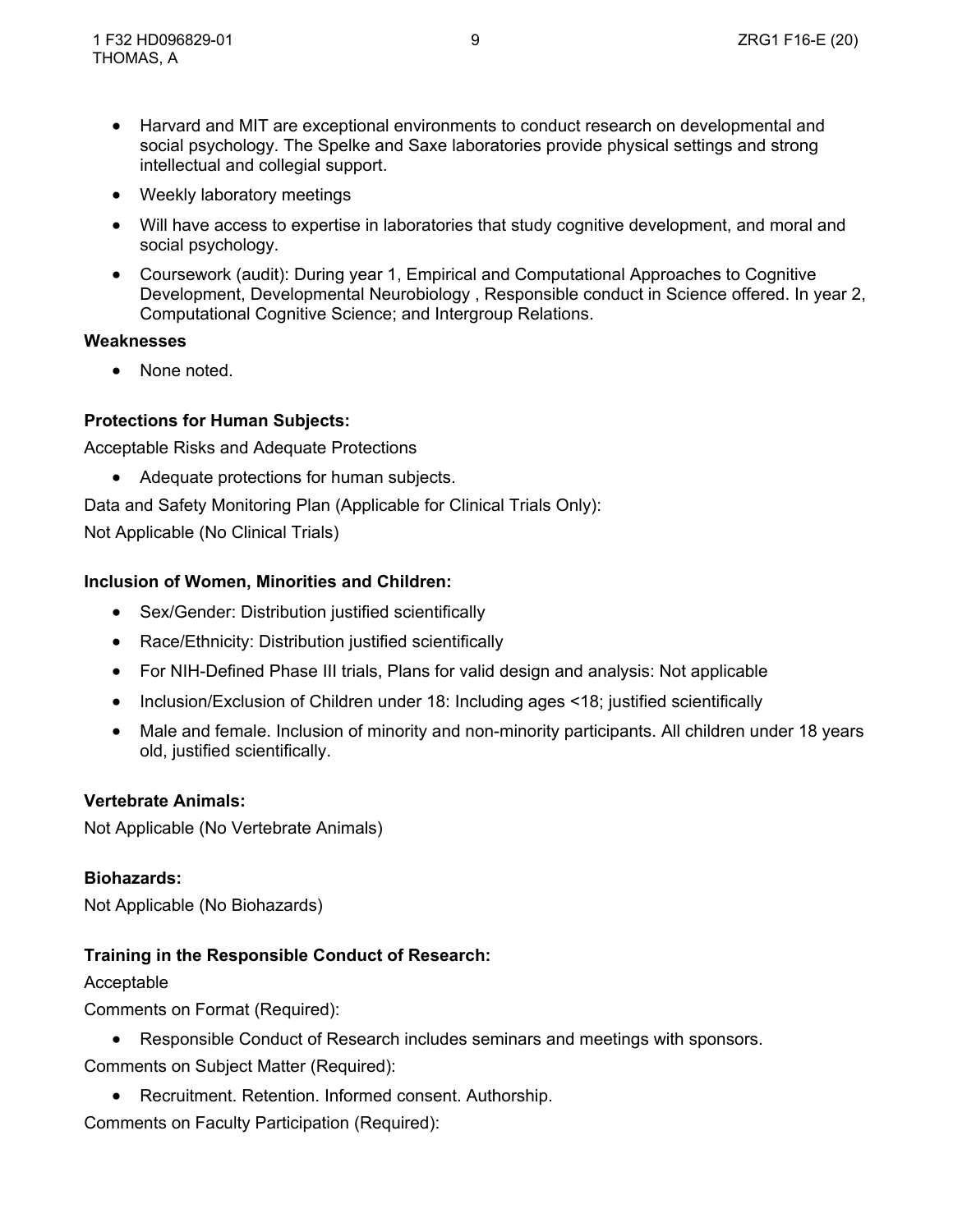• Participation of mentors/sponsors in Responsible Conduct of Research Training.

Comments on Duration (Required):

• For duration of fellowship.

Comments on Frequency (Required):

At least monthly.

# **Budget and Period of Support:**

Recommend as Requested

# **CRITIQUE 3**

Fellowship Investigator: 1 Sponsors, Collaborators, and Consultants: 1 Research Training Plan: 4 Training Potential: 2 Institutional Environment and Commitment to Training: 1

**Overall Impact/Merit:** The investigator presents a plan for training that will focus on how infants perceive social communication and in particular how infants perceive the social affiliations of caregivers. These goals fit with a continuing interest in social communication that began with a high school teaching position involving autistic children, continued with brief stints in research laboratories at UC Davis and Berkeley, and then further developed through graduate school at UC Irvine working in the Sarnecka cognitive development laboratory. This history of education and training shows consistency and persistence in pursuing research interests in social interaction. The post-doctoral proposed aims focus on children's social perceptions and development of hierarchical relations, although the investigator's expressed broader overall interests that extend from infancy through adulthood where there is interest in how adults think about categories (sex, gender, racial makeup, parental status), career goals focus on establishing an academic career that focuses on children. Her research activities reliably result in presentations, and publications. The move to Harvard comes from the initiative of the investigator and is predicated on gaining experience in setting up an infant laboratory and measuring infant responses, acquiring advanced techniques such as functional near infrared spectroscopy and Bayesian statistical approaches, as well as developing a larger theoretical perspective within which to consider her research interests. The training plan is well thought through, although a bit open as she does not yet have extensive experience in the mentors' labs, or with the Harvard environment and greater environment (e.g., MIT). A missing component of the plan is emphasis on factors that contribute to research replicability, i.e., sampling procedures and reporting of outliers. Inclusion and exclusion is a major component of many areas of research, but is not emphasized in the application, and is left to the Human Subjects section. Her previous research and professional experiences should have prepared her well to move to the new environment and establish herself. Her letters indicate that one of her strengths is the ability to meet individuals and establish new relationships. The new environment, to include change in pace of life and weather patterns, will be challenging but once adapted to should assure future development as a productive academician.

# **1. Fellowship Investigator:**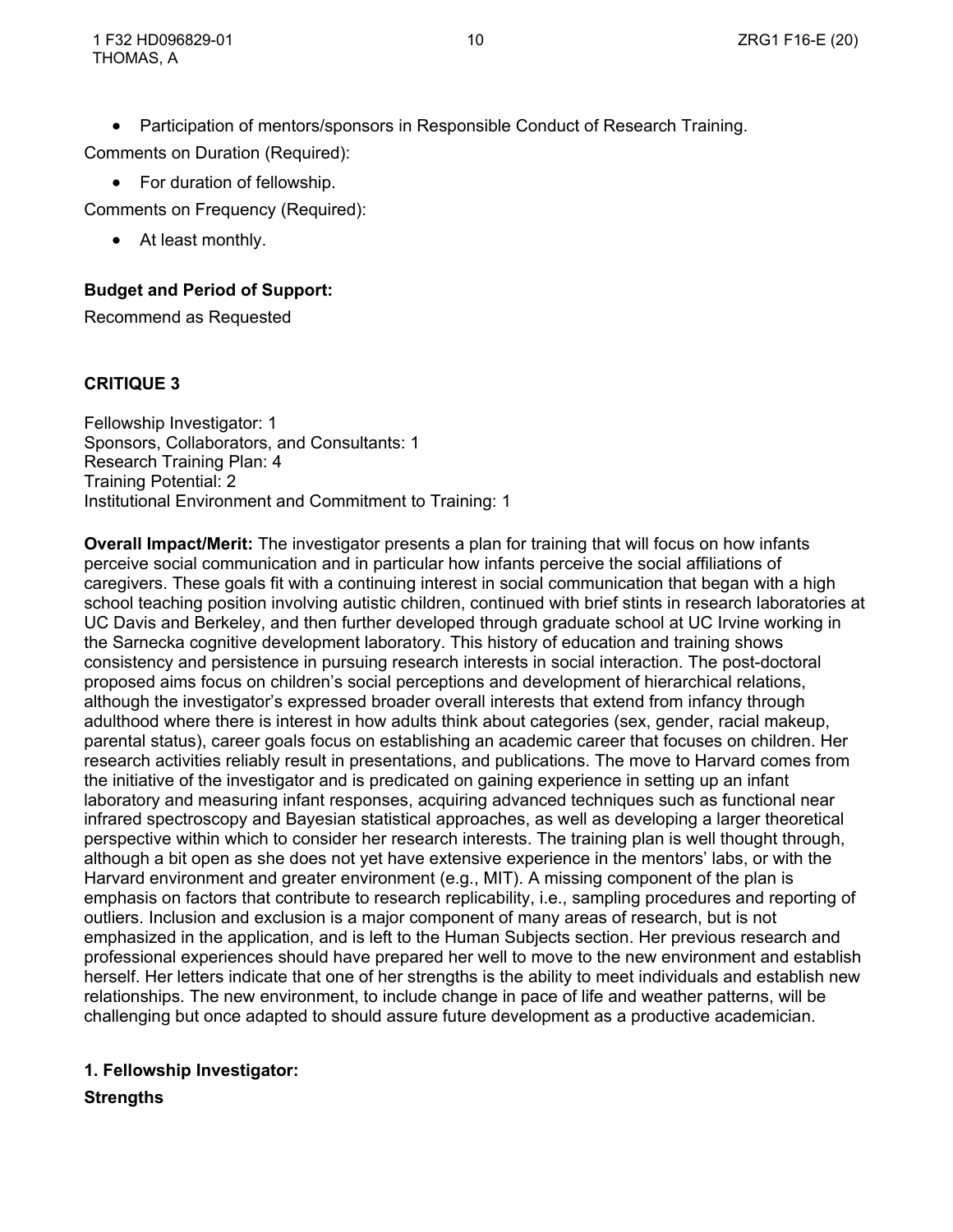- The investigator's background and accomplishments appear to have prepared her well for her next step into and NIH F32 fellowship.
- Her letters of support describe an individual who is meticulous in preparation for research projects and who quickly takes in new information to develop creative research projects.
- The investigator's publication record suggests that publication and grant submissions will be a part of her career.

None noted.

### **2. Sponsors, Collaborators, and Consultants:**

### **Strengths**

- The investigator and sponsors have apparently established a relationship that should be beneficial to all parties.
- There are ample research funds spread among the sponsors to support the research and training program.

#### **Weaknesses**

None noted.

## **3. Research Training Plan:**

#### **Strengths**

- The research plan fits with the past experiences and acquired skills of the investigator, and will move the investigator forward in terms of methods and ability to work with infants as a research interest.
- The plan meets the stated goals of the investigator for long terms interests and development.
- Aside from acquiring emerging physiological assessment techniques and statistical approaches, the investigator will be immersed in a challenging intellectual environment to sharpen her theoretical training and her professional skills.

#### **Weaknesses**

- The research training plan is ambitious and will take place in a new environment that will move quickly. A peer navigator for the environment through the early stages would be a valuable addition.
- Issues of sampling representativeness, sampling recruitment, inclusion/exclusion criteria, which lead to replicability issues are not discussed. Many details of the study are included in Human Subjects, not when describing subjects or methods.
- There is no discussion of potential research concerns or means by which to manage them, which is reflective of the investigator's inexperience with the proposed infant subjects.

### **4. Training Potential:**

### **Strengths**

• The training potential is very high and the likelihood that the training will take the investigator to the next level of research competence is extremely high.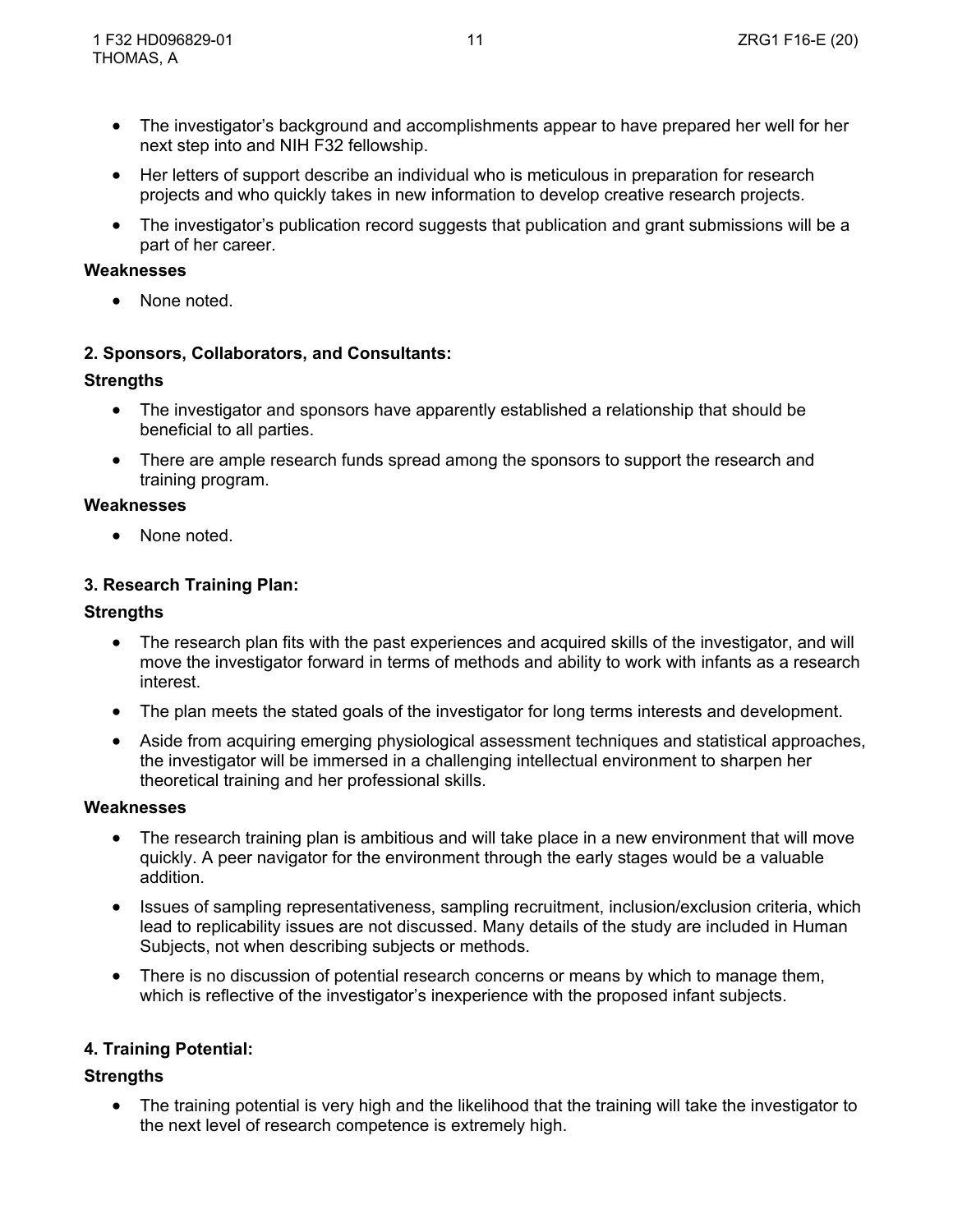Issues of research replicability are missing in the training program and in the research application.

# **5. Institutional Environment and Commitment to Training:**

## **Strengths**

• The institutional environment will clearly provide the support and scope necessary to fulfill the investigator's goals within an F32 fellowship.

### **Weaknesses**

• None noted.

# **Protections for Human Subjects:**

Acceptable Risks and Adequate Protections

Working with and recruiting infants and mothers. Detailed human subjects plan.

Data and Safety Monitoring Plan (Applicable for Clinical Trials Only):

Not Applicable (No Clinical Trials)

# **Inclusion of Women, Minorities and Children:**

- Sex/Gender: Distribution justified scientifically
- Race/Ethnicity: Distribution justified scientifically
- For NIH-Defined Phase III trials, Plans for valid design and analysis: Not applicable
- Inclusion/Exclusion of Children under 18: Including ages <18; justified scientifically

# **Vertebrate Animals:**

Not Applicable (No Vertebrate Animals)

# **Biohazards:**

Not Applicable (No Biohazards)

# **Training in the Responsible Conduct of Research:**

### Acceptable

Comments on Format (Required):

• Format is acceptable.

Comments on Subject Matter (Required):

• Subject matter is acceptable.

Comments on Faculty Participation (Required):

• There is broad faculty participation.

Comments on Duration (Required):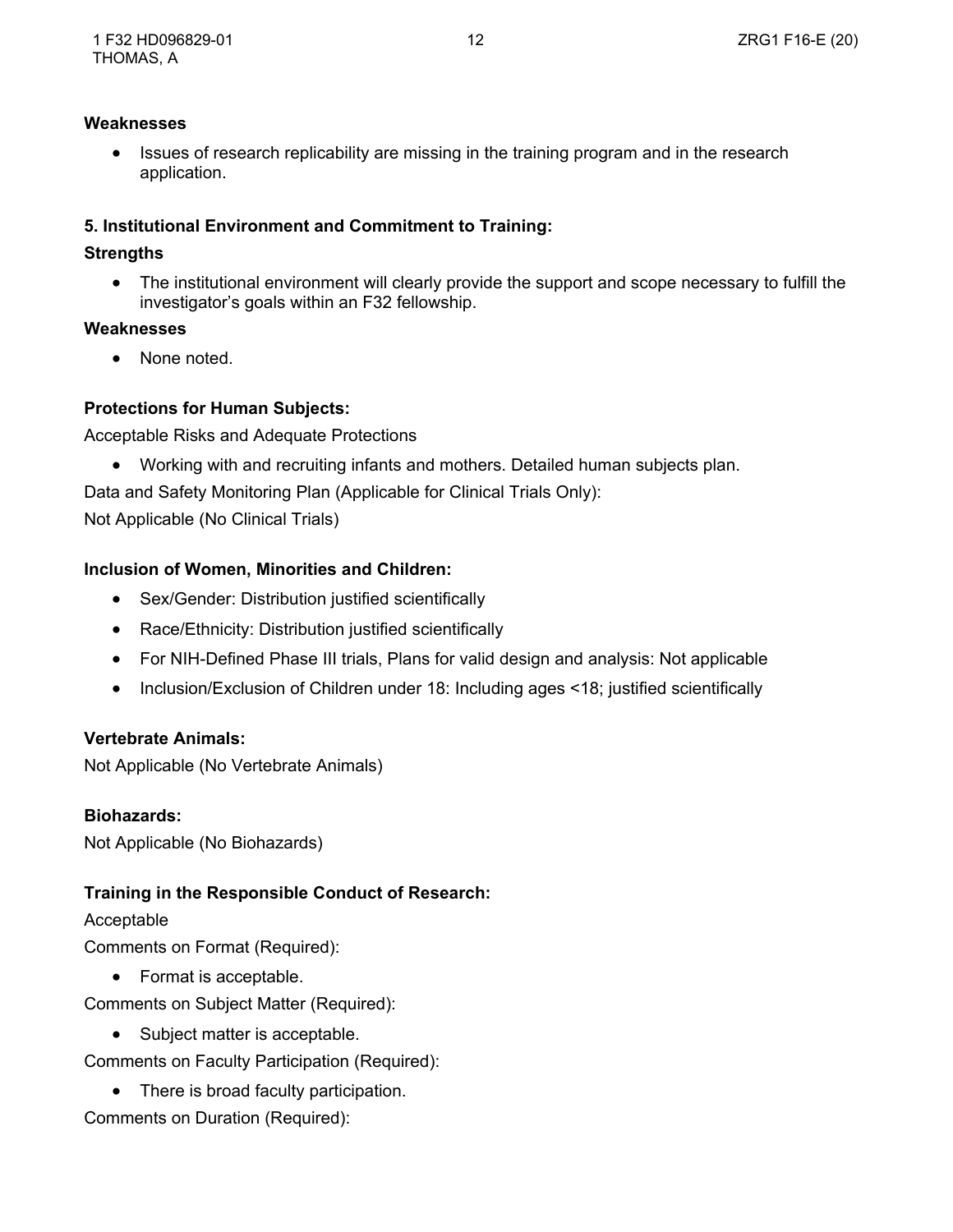• Duration is noted.

Comments on Frequency (Required):

• Frequency is acceptable.

### **Budget and Period of Support:**

Recommend as Requested

**THE FOLLOWING SECTIONS WERE PREPARED BY THE SCIENTIFIC REVIEW OFFICER TO SUMMARIZE THE OUTCOME OF DISCUSSIONS OF THE REVIEW COMMITTEE, OR REVIEWERS' WRITTEN CRITIQUES, ON THE FOLLOWING ISSUES:**

**PROTECTION OF HUMAN SUBJECTS: ACCEPTABLE**

**INCLUSION OF WOMEN PLAN: ACCEPTABLE**

**INCLUSION OF MINORITIES PLAN: ACCEPTABLE**

#### **INCLUSION OF CHILDREN PLAN: ACCEPTABLE**

### **COMMITTEE BUDGET RECOMMENDATIONS: The budget was recommended as requested.**

Footnotes for 1 F32 HD096829-01; PI Name: Thomas, Ashley J.

& Ad hoc or special section application percentiled against 2018/05 ZRG1 F16-L (20) L study section.

NIH has modified its policy regarding the receipt of resubmissions (amended applications). See Guide Notice NOT-OD-14-074 at http://grants.nih.gov/grants/guide/notice-files/NOT-OD-14-074.html. The impact/priority score is calculated after discussion of an application by averaging the overall scores (1-9) given by all voting reviewers on the committee and multiplying by 10. The criterion scores are submitted prior to the meeting by the individual reviewers assigned to an application, and are not discussed specifically at the review meeting or calculated into the overall impact score. Some applications also receive a percentile ranking. For details on the review process, see

http://grants.nih.gov/grants/peer\_review\_process.htm#scoring.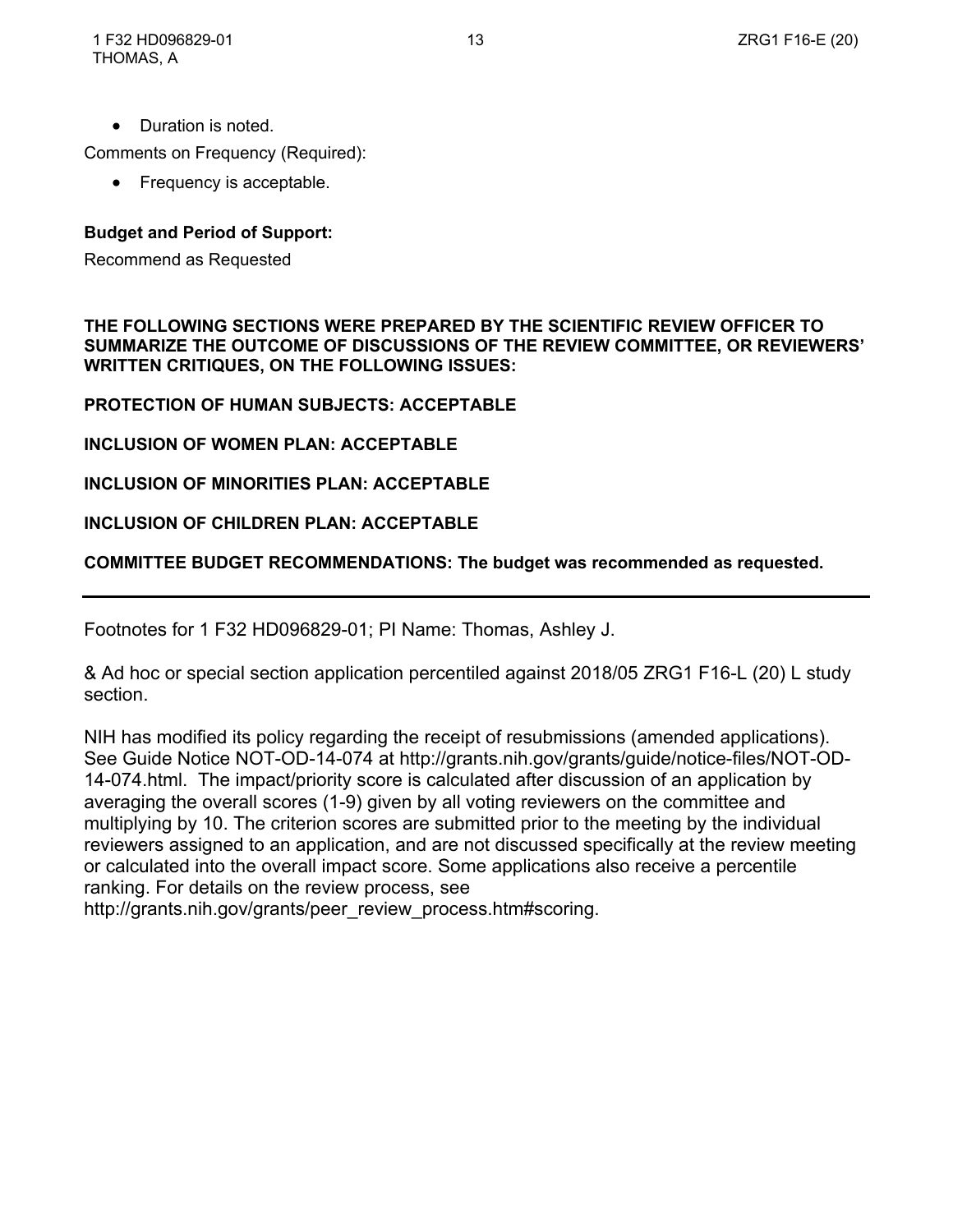#### MEETING ROSTER

## Center for Scientific Review Special Emphasis Panel CENTER FOR SCIENTIFIC REVIEW Fellowships Overflow: Risk, Prevention and Health Behavior

ZRG1 F16-E (20) 03/09/2018

Notice of NIH Policy to All Applicants: Meeting rosters are provided for information purposes only. Applicant investigators and institutional officials must not communicate directly with study section members about an application before or after the review. Failure to observe this policy will create a serious breach of integrity in the peer review process, and may lead to actions outlined in NOT-OD-14-073 at https://grants.nih.gov/grants/guide/notice-files/NOT-OD-14-073.html and NOT-OD-15-106 at https://grants.nih.gov/grants/guide/notice-files/NOT-OD-15-106.html, including removal of the application from immediate review.

CHAIRPERSON(S) VOSVICK, MARK A., PHD ASSOCIATE PROFESSOR DEPARTMENT OF PSYCHOLOGY DIRECTOR-CENTER FOR PSYCHOSOCIAL HEALTH RESEARCH UNIVERSITY OF NORTH TEXAS DENTON, TX <sup>76203</sup> CZAJA, SARA J., PHD

MEMBERS BEVERSDORF, DAVID QUENTIN, MD ASSOCIATE PROFESSOR DEPARTMENTS OF RADIOLOGY, NEUROLOGY AND PSYCHOLOGICAL SCIENCES UNIVERSITY OF MISSOURI COLUMBIA, MO 65211 DEW, MARY AMANDA, PHD

BIRKETT, MICHELLE, PHD ASSISTANT PROFESSOR DEPARTMENT OF MEDICAL SOCIAL SCIENCES FEINBERG SCHOOL OF MEDICINE NORTHWESTERN UNIVERSITY CHICAGO, IL 60611

BLUMENTHAL, JAMES A., PHD PROFESSOR DEPARTMENT OF PSYCHIATRY AND BEHAVIORAL SCIENCES DUKE UNIVERSITY MEDICAL CENTER DURHAM, NC 27710

BROWN, RONALD TERRY, PHD PROFESSOR AND DEAN DEPARTMENT: SCHOOL OF ALLIED HEALTH SCIENCES UNIVERSITY OF NEVADA LAS VEGAS, NV 89154 ELIAS, JEFFREY W., PHD

BRUCE, DOUGLAS, PHD ASSOCIATE PROFESSOR DEPARTMENT OF HEALTH SCIENCES MASTER OF PUBLIC HEALTH PROGRAM DEPAUL UNIVERSITY CHICAGO, IL 60614

CHUANG, CYNTHIA H, MD PROFESSOR OF MEDICINE DIVISION OF GENERAL INTERNAL MEDICINE MILTON S HERSHEY MEDICAL CENTER PENNSYLVANIA STATE UNIVERSITY HERSHEY, PA 17033

LEONARD M MILLER PROFESSOR AND SCIENTIFIC DIRECTOR DEPARTMENT OF PSYCHIATRY AND BEHAVIORAL SCIENCES, CENTER ON AGING UNIVERSITY OF MIAMI SCHOOL OF MEDICINE MIAMI, FL 33136

PROFESSOR AND PROGRAM DIRECTOR DEPARTMENT OF PSYCHIATRY UNIVERSITY OF PITTSBURGH PITTSBURGH, PA 15213

DIGNAN, MARK B, PHD PROFESSOR DEPARTMENT OF INTERNAL MEDICINE MARKEY CANCER CENTER UNIVERSITY OF KENTUCKY LEXINGTON, KY 40536

EDWARDS, KELLY A., PHD PROFESSOR DEPARTMENT OF BIOETHICS AND HUMANITIES ENVIRONMENTAL AND OCCUPATIONAL HEALTH SCIENCES UNIVERSITY OF WASHINGTON SCHOOL OF MEDICINE SEATTLE, WA 98195

DIRECTOR GRANT COORDINATION/FACILITATION SCHOOL OF MEDICINE UNIVERSITY OF CALIFORNIA, DAVIS SACRAMENTO, CA 95817